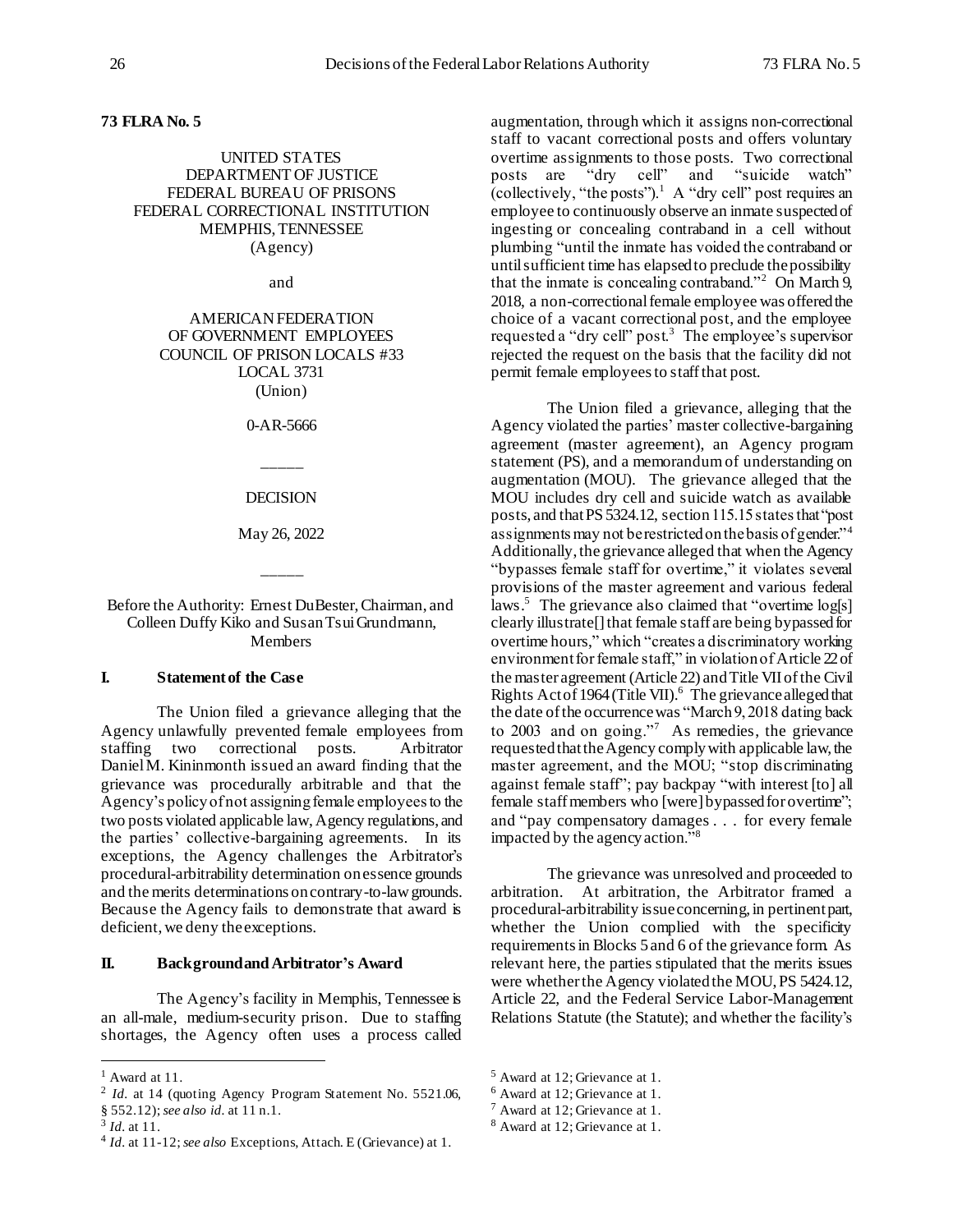"policy of excluding female correctional officers" from the posts violates Title VII.<sup>9</sup>

Addressing the Agency's procedural-arbitrability arguments, the Arbitrator found that the grievance alleged violations on behalf of all female staff, not just the one female employee referenced in the March 9 occurrence – similar to a class-action grievance –which sufficiently put the Agency on notice of the claims. Citing the grievance's multiple references to "female staff," "all female staff members," "every female," and claims of discrimination, the Arbitrator rejected the Agency's argument that the Union had expanded the grievance without the Agency's consent. $10$  Thus, the Arbitrator concluded that the grievance was procedurally arbitrable.<sup>11</sup>

On the merits, the Arbitrator found that, based on the stipulated issues, the Agency conceded that it had a policy of excluding female employees from the posts at issue. And, the Arbitrator found that the policy was "facially discriminatory."<sup>12</sup> The Arbitrator rejected the Agency's argument that its assignment of posts was a permissible exercise of its right to assign work under  $\frac{8}{3}$  7106(a)(2)(B) of the Statute<sup>13</sup> because that right is subject to "applicable laws."<sup>14</sup> The Arbitrator found that the Agency's exclusion of female employees from the posts violated Title VII.

In reaching this conclusion, the Arbitrator also rejected the Agency's claim that the restriction was based on a business need. The Arbitrator explained that such a restriction is permissible under Title VII if it is based on a "bona fide occupational qualification" (BFOQ).<sup>15</sup> Applying the criteria to establish a BFOQ, the Arbitrator found that: (1) the Agency "ha[d] not asserted a factual

l

<sup>13</sup> 5 U.S.C. § 7106(a)(2)(B).

basis that assigning female staff to [the posts] would undermine the prison's operation," (2) inmates in the posts' cells are clothed and therefore there is no privacy violation, and (3) reasonable alternatives to the restriction on female employees existed to protect an inmate's privacy.<sup>16</sup> And more specifically, for dry-cell posts, the Arbitrator found, based on testimony and practices at other Agency facilities, that a reasonable alternative existed because a female employee could call for a male corrections officer to "tag out" when an inmate needed to perform bodily functions. And, for suicide-watch posts, the Arbitrator found that various methods could be used to provide privacy for the inmate.<sup>17</sup>

Next, the Arbitrator addressed the Agency's argument that staffing the posts with female employees would violate 28 C.F.R. § 552.12(b) and PS 5521.06, Section 552.12.b, because the regulation and PS proscribe female staff from observing male inmates in "dry cell."<sup>18</sup> The Arbitrator found that the regulation and PS conflicted with a different PS, the master agreement, and the MOU.<sup>19</sup>

On this point, the Arbitrator found that PS 5324.12, an Agency regulation that "was negotiated with the Union at the national level," addressed the Agency's concerns about risks to female employees assigned to the posts and permitted female employees to staff the posts.<sup>20</sup> Based on the wording of PS 5324.12 and emails fromthe Agency's General Counsel, the Arbitrator found that "female employee participation in 'dry cell' or 'suicide watch' does not violate [Section ]115.15(d) [of PS 5324.12] as long as the inmate stays clothed."<sup>21</sup> The Arbitrator also found that PS 5324.12, Section 115.15(b) requires the Agency to comply with Title VII and states

<sup>9</sup> Award at 3.

<sup>&</sup>lt;sup>10</sup> *Id.* at 51. In reaching this conclusion, the Arbitrator also relied on the Agency's stipulation to the merits issue concerning whether the policy excluding female staff from the posts was discriminatory. Specifically, the Arbitrator found that because "[t]he Agency's stipulation of the issue covers sex discrimination against all female staff," the Agency "cannot complain now that the Union has improperly expanded the issues in this case." *Id*. at 52.

<sup>&</sup>lt;sup>11</sup> The Arbitrator also found that the grievance alleged a continuing violation on behalf of all female staff, and that the grievance was timely filed based on the March 9 occurrence. The Agency does not challenge this finding.  $^{12}$ *Id.* at 57.

<sup>14</sup> Award at 67 n.13.

<sup>15</sup> *Id.* at 58; *see also id.* at 69 (citing 42 U.S.C. § 2000e-2(6)). <sup>16</sup> *Id.* at 61.

<sup>&</sup>lt;sup>17</sup> *Id.* at 63. The Arbitrator credited testimony regarding practices at other Agency facilities and communications from Agency management.

<sup>18</sup> *Id.* at 64; *see* Exceptions, Attach. B at 183-94, Agency Ex. 1 (PS 5521.06) at  $6$  (§ 552.12.b states that "[t]he supervising staff

member shall be the same sex as the inmate and shall maintain complete and constant visual supervision of the inmate").

<sup>&</sup>lt;sup>19</sup> The Arbitrator also noted that the Agency admitted that a conflict existed. Award at 64.

<sup>20</sup> *Id.* at 65; *see* Exceptions, Attach B. at 110-71, Joint Ex. 6 (PS 5324.12) at 1 (providing "guidelines to address . . . prohibited and/or illegal sexually abusive behavior involving" various iterations of inmate and staff perpetrator and victim). PS 5324.12, § 1. PS 5324.12, §115.15(d) requires each Agency facility to "implement policies and procedures that enable inmates to shower, perform bodily functions, and change clothing without nonmedical staff of the opposite gender viewing their breasts, buttocks, or genitalia, except in exigent circumstances or when such viewing is incidental to routine cell check." *See also* Exceptions, Attach. B. at 172-81, Joint Ex. 7, Institutional Supplement to PS 5324.12 at 5 (stating in section 4(K) that "[e]xcept in exigent circumstances, opposite-gender staff will not be . . . the observer of an unclothed inmate who is on dry cell, suicide watch, medical observation, or other similar status").

 $21$  Award at 66-67.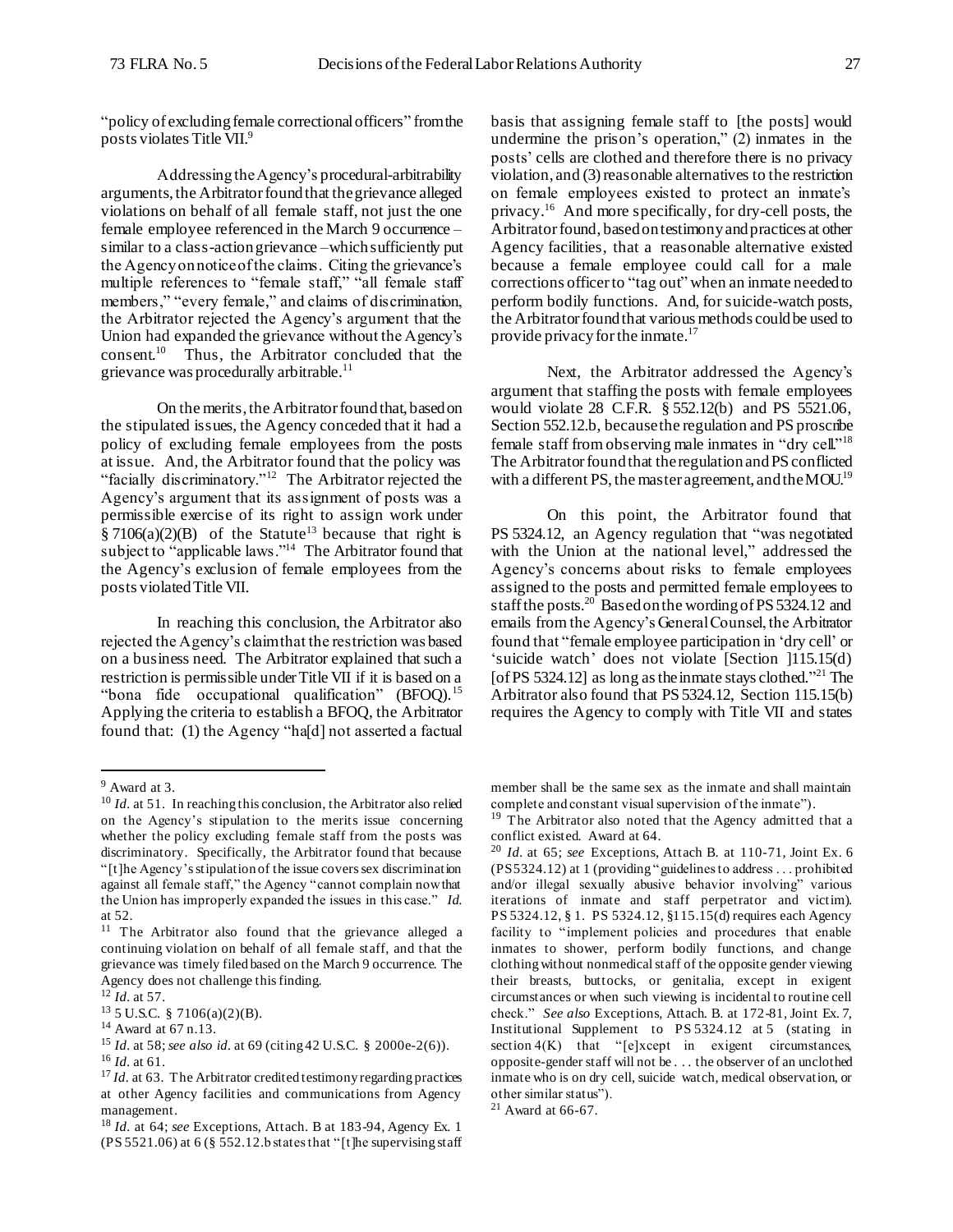that "[p]ost assignments may not be restricted on the basis of gender."<sup>22</sup>

As to the master agreement, the Arbitrator found that Article 3, Section b. states that the Agency agreed to be "governed by existing and future laws."<sup>23</sup> The Arbitrator also found that Article 6, Section b.2, provides that employees are to be "free from discrimination based on their . . . sex" and that Article 22 "requires the parties to cooperate in providing equal employment opportunity and prohibits unlawful discrimination pursuant to federal anti-discrimination laws."<sup>24</sup>

Further, the Arbitrator found that the MOU included as available posts, without differentiating by gender, those "identified on the [c]orrectional [s]ervices roster, ... and suicide watch or dry cell."<sup>25</sup> The Arbitrator concluded that the Agency regulation did not control because the parties had supplanted the Agency regulations with the master agreement and MOU.

Based on these findings, the Arbitrator concluded that the Agency violated Title VII, the master agreement, and the MOU. As a remedy, the Arbitrator directed the Agency to "cease and desist from restricting qualified female staff" from staffing the posts.<sup>26</sup>

The Agency filed exceptions to the award on April 6, 2020, and the Union filed an opposition on May 5, 2020.

### **III. Analysis and Conclusions**

A. The Arbitrator's procedural-arbitrability determination draws its essence from the master agreement.

According to the Agency, the Arbitrator's finding that the grievance sufficiently raised claims on behalf of all female bargaining-unit employees does not represent a

l

plausible interpretation of, and thus fails to draw its essence from, the master agreement.<sup>27</sup> The Agency contends that the grievance named only one employee and occurrence, and the Arbitrator allowed the Union to expand the grievance's scope without the Agency's consent, as Article 32 of the master agreement requires.<sup>28</sup>

The Authority will find that an arbitration award is deficient as failing to draw its essence from the collective-bargaining agreement when the appealing party establishes that the award: (1) cannot in any rational way be derived from the agreement; (2) is so unfounded in reason and fact and so unconnected with the wording and purposes of the agreement as to manifest an infidelity to the obligation of the arbitrator; (3) does not represent a plausible interpretation of the agreement; or (4) evidences a manifest disregard of the agreement.<sup>29</sup>

While the Agency disputes the Arbitrator's conclusion that the grievance was sufficiently specific to allege claims on behalf of all female employees, this argument merely disagrees with the Arbitrator's evaluation of the evidence. The Arbitrator found – and the Agency does not dispute – that the Agency stipulated to the issue as including discrimination against "all female staff."<sup>30</sup> And contrary to the Agency's argument, the grievance did not reference female staff only in the requested remedies section of the grievance form<sup>31</sup> As the Arbitrator found, the grievance included multiple references to "female staff," "all female staff members," and "every female" in regard to the claims of discrimination and specific contractual and statutory violations. <sup>32</sup> On these bases, the Arbitrator concluded that the Union had not impermissibly expanded the scope of the grievance in violation of Article  $32.^{33}$  The Agency's argument to the contrary does not demonstrate that the Arbitrator interpreted Article 32 in a way that is irrational, unfounded, implausible, or in manifest disregard of that provision.<sup>34</sup>

<sup>22</sup> *Id.* at 67.

<sup>23</sup> *Id.* at 69.

<sup>24</sup> *Id.* (stating that "the parties having opposed unlawful sex discrimination in the [m]aster [a]greement, cannot now be in favor of unlawful sex discrimination resulting from a facially discriminatory practice enshrined in an agency regulation"); *see also id.* at 6-7 (quoting Exceptions, Attach. B. at 1-100, Joint Ex. 1 (Master Agreement) at 55), 70 & n.14 (stating that where an agency regulation conflicts with a collective-bargaining agreement, the agreement controls).

 $25$  *Id.* at 68 n.13 (citing Exceptions, Attach. B at 107-09, Joint Ex. 5 (MOU) at 1).

<sup>26</sup> *Id.* at 71.

<sup>&</sup>lt;sup>27</sup> Exceptions Br. at  $10-15$ .

<sup>28</sup> *Id.* at 15. Article 32 states that "the issues, the alleged violations, and the remedy requested in the written grievance may be modified only by mutual agreement." Award at 8 (quoting Art. 32).

<sup>29</sup> *AFGE, Loc. 17*, 72 FLRA 162, 164 (2021) (citing *Bremerton Metal Trades Council*, 68 FLRA 154, 155 (2014)).  $30$  Award at 52.

<sup>31</sup> Exceptions Br. at 11; *but see* Grievance at 1 (stating that the Agency violated the parties' agreement and various laws when it "bypasse[d] female staff for overtime"); *id.* (stating that the "overtime log clearly illustrates that female staff are being bypassed for overtime hours. . ."); *id.* (stating that the Agency violated the parties' agreement when it "fails to treat female staff as the most valuable resource of the Agency").

 $32$  Award at 52.

<sup>33</sup> *Id.* at 52, 57; *see also* Grievance at 1.

<sup>34</sup> *AFGE, Loc. 3342*, 72 FLRA 91, 92 (2021) (citing *AFGE, Loc. 3354*, 64 FLRA 330, 333 (2009) ("disagreement with an arbitrator's factual finding does not provide a basis for concluding that an award fails to draw its essence from an agreement")).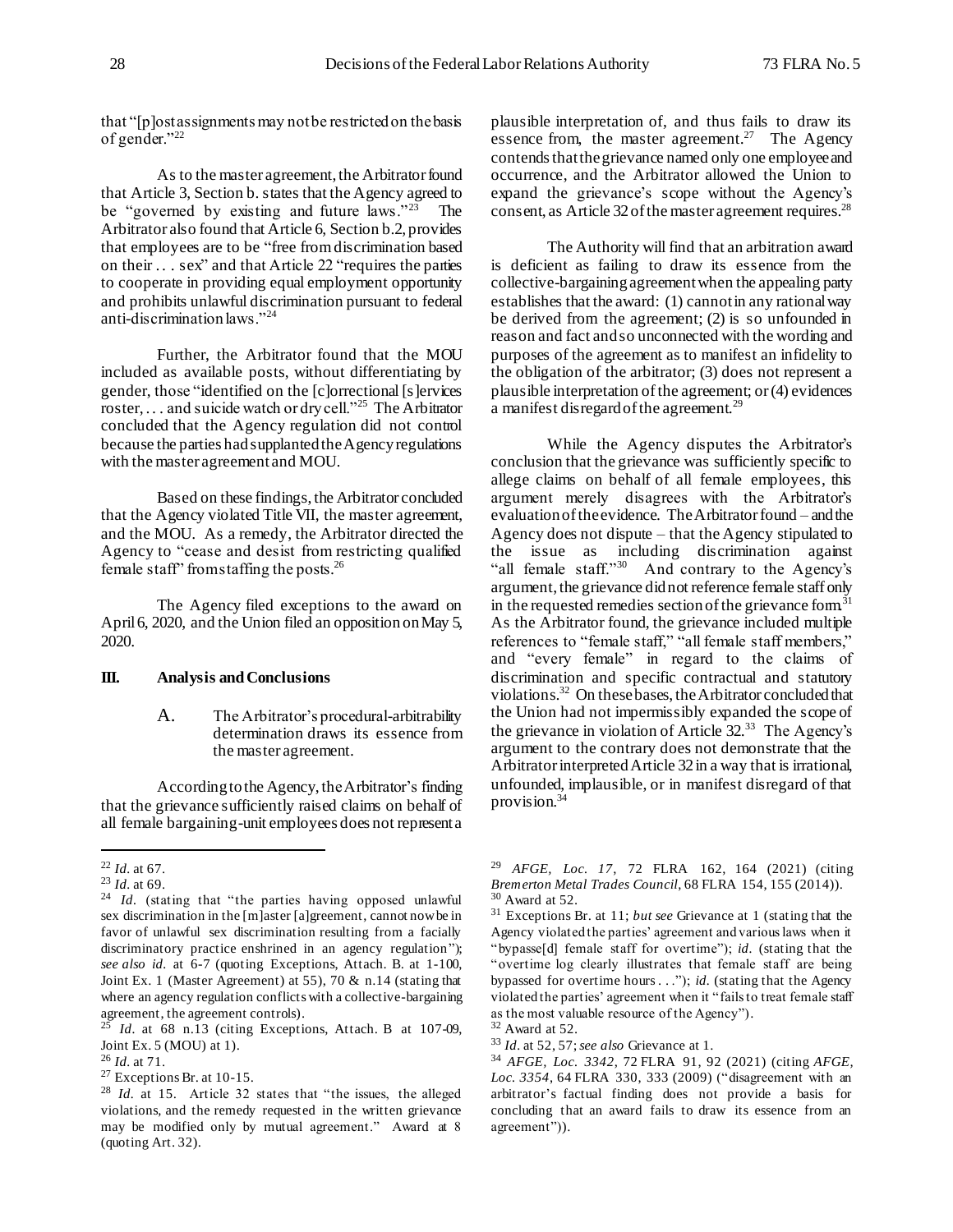Therefore, we deny the Agency's essence exception.

### B. The award is not contrary to management's rights.

The Agency argues that the award is contrary to law in several respects, which we address separately below. The Authority reviews questions of law raised by the exceptions de novo.<sup>35</sup> In applying the standard of de novo review, the Authority determines whether the arbitrator's legal conclusions are consistent with the applicable standard of law. $36$  In making this assessment, the Authority defers to the arbitrator's factual findings unless the excepting party establishes that they are nonfacts.<sup>37</sup>

First, the Agency asserts that the award is contrary to management's rights to assign work under § 7106(a)(2)(B) and to determine the Agency's internal-security practices under  $\S$  7106(a)(1) of the Statute.<sup>38</sup> The Authority will apply the three-part framework established in *U.S. DOJ, Federal BOP*<sup>39</sup> (*DOJ*) to evaluate such claims, but only in "cases where the awards or remedies affect<sup>[]</sup> a management right."<sup>40</sup> When applying the three-question test established in *DOJ*, the first question is whether the arbitrator has found a violation of a contract provision; if the answer to that question is yes, then the second question is whether the arbitrator's remedy reasonably and proportionally relates to that violation. $41$  If the answer to the second question is yes, then the third question is whether the award excessively interferes with the  $\S 7106(a)$  management right.<sup>42</sup> If the answer to this question is yes, then the award is contrary to law and must be set aside.<sup>43</sup>

l

1. The award does not violate management's right to assign work.

The Agency asserts that the remedy directing the Agency to "cease and desist from restricting qualified female staff" from staffing the dry cell and suicide watch posts violates management's right to assign work because the Agency "can no longer freely make a decision as to who to assign to cover" those two posts.<sup>44</sup> The Agency concedes that the award satisfies the first two parts of the *DOJ* framework by providing a remedy for a contractual violation. 45 However, here the award provides a remedy for not only a contractual violation, but also a violation of applicable  $law - namely$ , Title VII.<sup>46</sup> While the Agency concedes that it violated Title VII, it asserts that "violation does not render the cease and desist order acceptable" because the remedy violates the Statute.<sup>47</sup>

However, the Statute does not provide the Agency with an unfettered right to assign work. Rather, it provides that the exercise of that right is subject to "applicable laws."<sup>48</sup> Thus, in evaluating an exception arguing that an arbitration award conflicts with the right to assign work, the Authority has held that it "need not reach an analysis under" the three-part *DOJ* framework where the award enforces an "applicable law" within the meaning of § 7106(a)(2) of the Statute.<sup>49</sup>

The Authority has held that an arbitrator may lawfully award a remedy directing relief that is provided for by Title VII, irrespective of whether such a remedy affects a management right. 50 Title VII provides for victims of discrimination to receive "corrective, curative or preventive action . . . or measures adopted, to ensure that violations of the law similar to those found will not

<sup>50</sup> *U.S. DOJ, Fed. BOP, Metro. Det. Ctr. Guaynabo, P.R.*, 59 FLRA 787, 792 (2004) (*BOP Guaynabo*) (finding that in cases finding violations of Title VII, the appropriate inquiry is "whether the remedy is provided for by the relevant applicable law," not whether the remedy affects management rights under § 7106(a)(2) of the Statute).

<sup>35</sup> *NFFE, Loc. 1953*, 72 FLRA 306, 306 (2021) (citing *NTEU, Chapter 24*, 50 FLRA 330, 332 (1995)).

<sup>36</sup> *Id.* at 306-07 (citing *NFFE, Loc. 1437*, 53 FLRA 1703, 1710 (1998)).

<sup>37</sup> *NTEU*, 72 FLRA 182, 186 (2021) (*NTEU*) (citing *AFGE, Nat'l INS Council*, 69 FLRA 549, 552 (2016)).

 $38$  Exceptions Br. at 16-21; 5 U.S.C. § 7106(a)(1).

<sup>39</sup> 70 FLRA 398, 405 (2018) (then-Member DuBester dissenting). Chairman DuBester notes that, for reasons he has explained before, *id.* at 409-12, he continues to disagree with the test established in *DOJ*. He also notes that the test articulated in *DOJ* only applies to remedies awarded for contractual violations and does not consider whether an award provides a remedy for a violation of an applicable law. *Compare id.* at 405 *with U.S. Dep't of the Army, U.S. Army Corps of Eng'rs, Louisville Dist., Louisville, Ky.*, 66 FLRA 426, 428 (2012) (citing *U.S. EPA*, 65 FLRA 113, 115 (2010)) (explaining that if an award affects a management right, the Authority then examines whether the award provides a remedy for a violation of either an applicable law, within the meaning of § 7106(a)(2) of the Statute, or a contract provision that was negotiated under § 7106(b)).

<sup>40</sup> *U.S. Dep't of VA, John J. Pershing VA Med. Ctr., Poplar Bluff, Mo.*, 72 FLRA 323, 325 (2021) (Chairman DuBester concurring) (quoting *U.S. Dep't of the Treasury, Off. of the Comptroller of the Currency*, 71 FLRA 387, 390 (2019) (then-Member DuBester dissenting in part)). <sup>41</sup> *DOJ*, 70 FLRA at 405.

<sup>42</sup> *Id.*

<sup>43</sup> *Id.*

<sup>44</sup> Exceptions Br. at 20.

<sup>45</sup> *Id.* at 19-20.

<sup>46</sup> Award at 69 (citing 42 U.S.C. § 2000e-2(a)(1)(2)).

<sup>47</sup> Exceptions Br. at 20 n.3.

<sup>48</sup> 5 U.S.C. § 7106(a)(2)(B).

<sup>49</sup> *AFGE, Loc. 1633*, 71 FLRA 211, 213 (2019) (Member Abbott concurring; then-Member DuBester concurring in part and dissenting in part).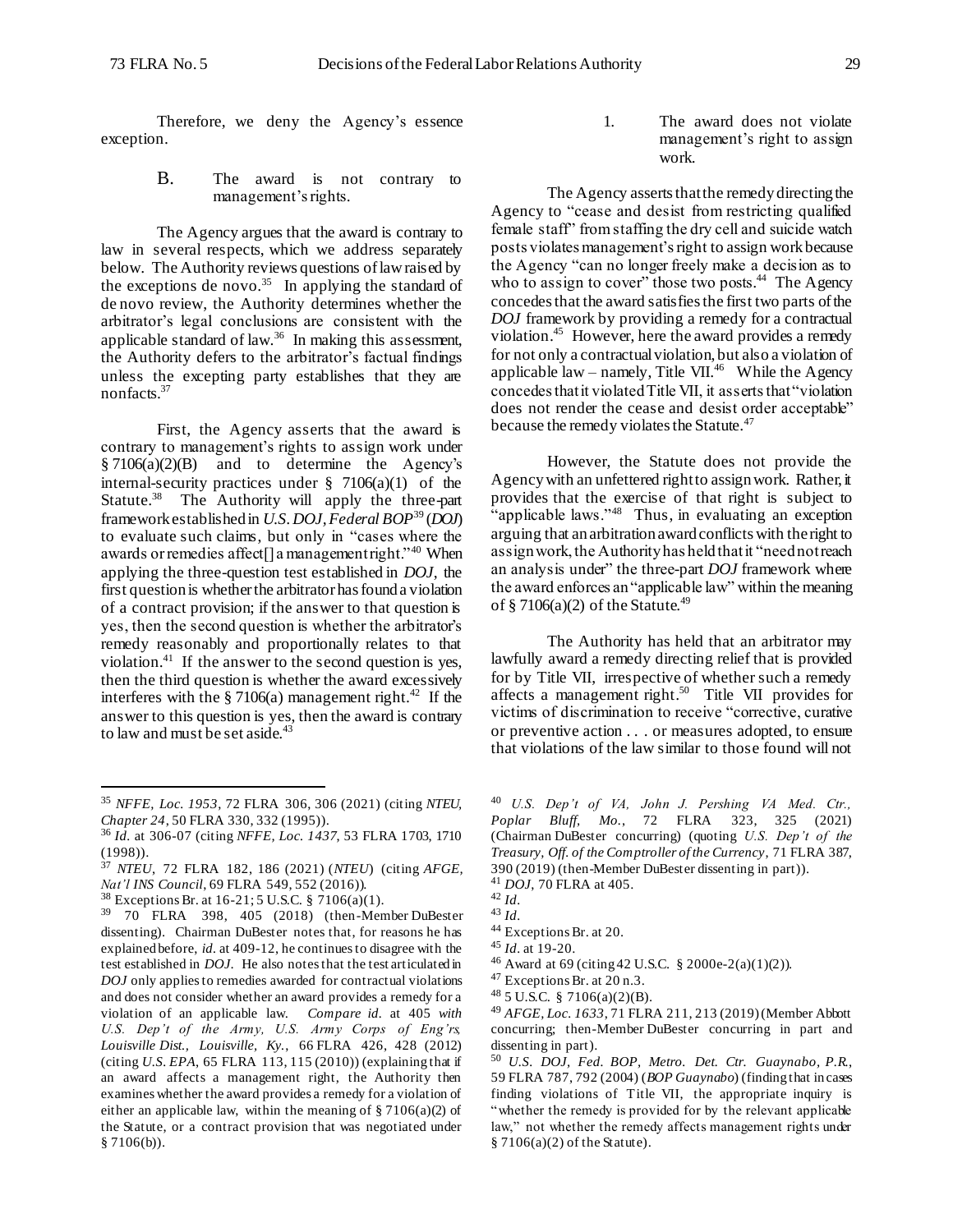recur  $\left[ . \right]$ <sup>"51</sup> As the Arbitrator explained, various reasonable alternatives existed – and had been used at other facilities – to allow the Agency to assign female employees to the posts.<sup>52</sup> Aside from generally asserting that the remedy affects its right to assign work, the Agency does not explain how requiring it to exercise that right in a manner that is not discriminatory, as required by Title VII and the Statute, excessively interferes with that right. Therefore, we deny this exception.

> 2. The award does not violate management's right to determine internal security.

The Agency argues that the award violates its right to determine internal security. 53 The right to determine internal-security practices includes the authority to determine the policies and practices that are part of an agency's plan to secure or safeguard its personnel, physical property, or operations against internal or external risks.<sup>54</sup> If an agency fails to demonstrate a reasonable connection between a disputed practice and the agency's security objective, the Authority will find that management's right to determine its internal-security practices is not affected.<sup>55</sup>

Here, the Agency argues that its security decisions are entitled to a "higher standard of deference," and that the Arbitrator should have deferred to the Agency's decision to prohibit female employees from staffing the two posts.<sup>56</sup> According to the Agency, by requiring the Agency to allow female employees to staff the posts, the award prevents the Agency from using "what it deems the best way to proceed with securing prisoners and locating contraband in 'dry cell' situations or in providing appropriate oversight on 'suicide watch' posts."<sup>57</sup> The Agency asserts that allowing female employees to staff the posts would put them in a situation "where they can then allege a hostile work environment"

l

due to male inmates attempting to "prey" on the employees or needing restraint while unclothed.<sup>58</sup>

However, the Arbitrator determined, as a factual matter, that the risk of female employees seeing nude inmates in the posts was low, and that female employees could "tag out" with a male employee when an inmate in dry cell needed to eliminate bodily waste. 59 Further, the Arbitrator found that the facility failed to reconcile its restriction on female employees with the inclusion of the posts in the MOU, PS 5324.12, and the practices in place at other facilities. 60 And the Arbitrator found that the Agency failed to demonstrate that it had a BFOQ that required restricting female employees from staffing the posts.<sup>61</sup> Because the Agency does not challenge these findings, we defer to them. $62$  Consequently, the Agency has failed to establish a reasonable connection between its restriction on female employees and the Agency's alleged security objective.

Accordingly, we deny this exception.<sup>63</sup>

C. The award does not violate 28 C.F.R. § 552.12.

The Agency argues that the award is contrary to 28 C.F.R. § 552.12 because that regulation states that for "dry cell" postings, "[t]he supervising staff member shall be the same sex as the inmate . . . . "<sup>64</sup> The Authority will find an award deficient if it is inconsistent with a governing agency regulation.<sup>65</sup> However, when both a collective-bargaining agreement and an agency-specific — as opposed to government-wide — rule or regulation apply to a matter, the negotiated agreement governs the matter's disposition. 66

The Agency asserts that the Arbitrator found that the regulation did not apply because it was implemented without public comment, and therefore does not have the

<sup>62</sup> *U.S. DOJ, Fed. BOP, Fed. Corr. Ctr., Petersburg, Va.*, 72 FLRA 477, 479 (2021) (Chairman DuBester concurring; Member Abbott concurring) (citing *NTEU*, 72 FLRA at 186).

<sup>51</sup> 29 C.F.R. § 1614.501(a)(2); *see BOP Guaynabo*, 59 FLRA at 792.

<sup>52</sup> Award at 61-62.

<sup>53</sup> Exceptions Br. at 16-18, 21-22.

<sup>54</sup> *U.S. DOJ, Fed. BOP, Fed. Corr. Inst., Big Spring, Tex.*, 70 FLRA 442, 443-44 (2018) (then-Member DuBester concurring) (citing *SSA, Balt., Md.*, 55 FLRA 498, 502 (1999)). <sup>55</sup> *U.S. Dep't of Transp., FAA*, 68 FLRA 402, 404 (2015) (*FAA*) (citing *AFGE, Loc. 2076*, 47 FLRA 1379, 1381-82 (1993); *NFFE, Loc. 2050*, 36 FLRA 618, 639-40 (1990)).

<sup>56</sup> Exceptions Br. at 18 (quoting *U.S. DOJ, Fed. BOP, Fed. Corr. Inst., Fed. Satellite Low, La Tuna, Tex.*, 59 FLRA 374, 377 (2003) (Member Pope concurring)).

<sup>57</sup> *Id.* at 22.

<sup>58</sup> *Id.* at 21 n.4.

<sup>59</sup> Award at 63.

<sup>60</sup> *Id.* at 63-64.

 $^{61}$  *Id.* at 61.

<sup>63</sup> *See U.S. DOJ, Fed. BOP, Fed. Corr. Inst., Tallahassee, Fla.*, 71 FLRA 622, 623-24 (2020) (then-Member DuBester concurring) (award did not int erfere with management's right to determine internal-security practices where the agency did not challenge the arbitrator's dispositive factual finding as a nonfact); *FAA*, 68 FLRA at 404-05 (same).

<sup>64</sup> Exceptions Br. at 23-24 (quoting 28 C.F.R. § 552(b)).

<sup>65</sup> *AFGE, Loc. 3254*, 70 FLRA 577, 581 (2018) (citing U*.S. Dep't of the Air Force, Joint Base Elmendorf-Richardson*, 69 FLRA 541, 546 (2016)).

<sup>66</sup> *NAGE*, 71 FLRA 775, 775-76 (2020) (*NAGE*) (citing *U.S. Dep't of VA, Gulf Coast Med. Ctr., Biloxi, Miss.*, 70 FLRA 175, 177 (2017); *AFGE, Loc. 200*, 68 FLRA 549, 550 (2015) (*Local 200*); *U.S. Dep't of the Treasury, IRS*, 68 FLRA 145, 147 (2014) (*IRS*)).